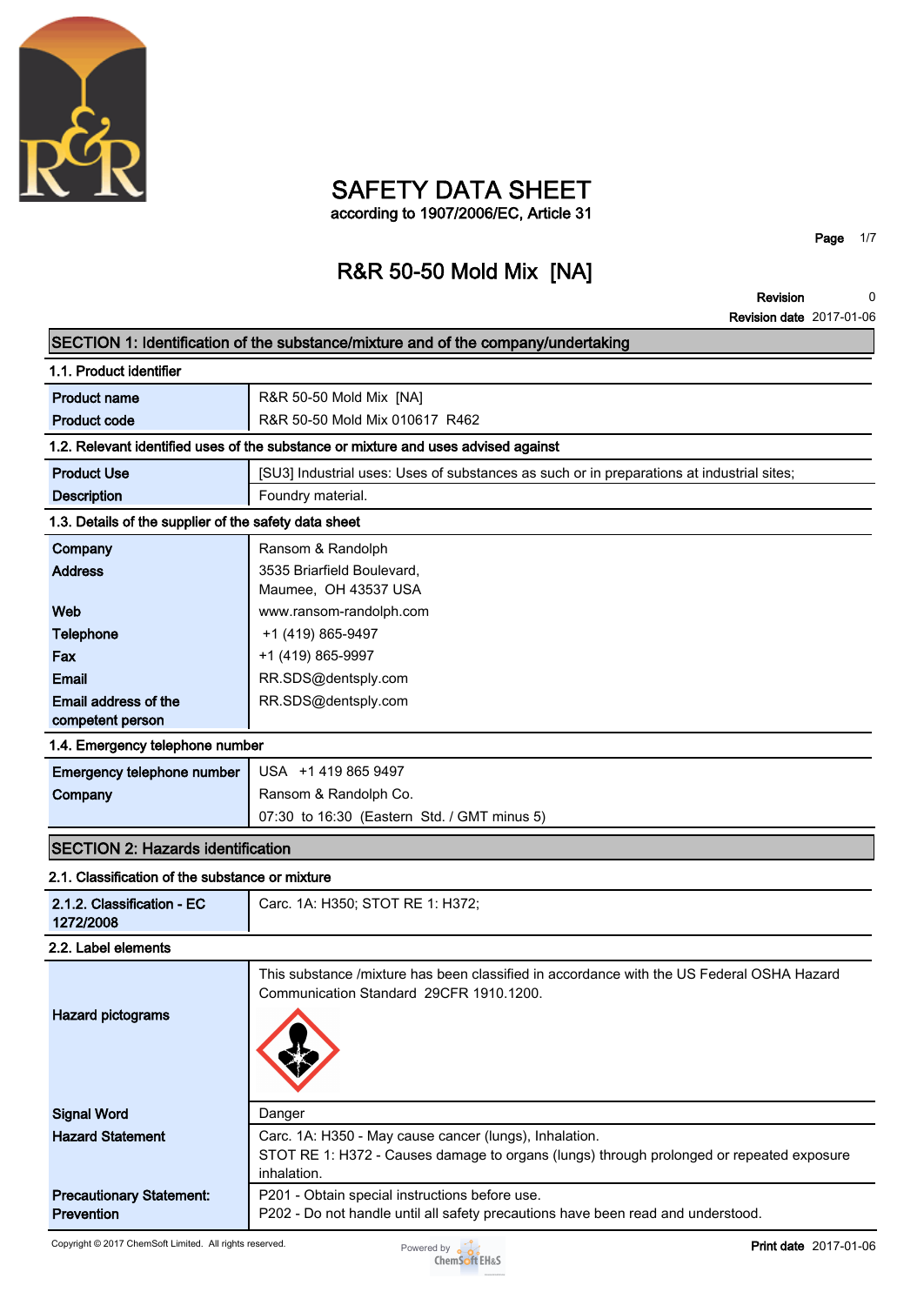**Revision Revision date 2017-01-06 0**

| 2.2. Label elements                                |                                                                                                                                                                                                                                                             |
|----------------------------------------------------|-------------------------------------------------------------------------------------------------------------------------------------------------------------------------------------------------------------------------------------------------------------|
|                                                    | P260 - Do not breathe dust/fume/gas/mist/vapours/spray.<br>P264 - Wash (hands) thoroughly after handling.<br>P270 - Do no eat, drink or smoke when using this product.<br>P280 - Wear protective gloves/protective clothing/eye protection/face protection. |
| <b>Precautionary Statement:</b><br>Response        | P308+P313 - IF exposed or concerned: Get medical advice/attention.<br>P314 - Get medical advice/attention if you feel unwell.                                                                                                                               |
| <b>Precautionary Statement:</b><br><b>Storage</b>  | P405 - Store locked up.                                                                                                                                                                                                                                     |
| <b>Precautionary Statement:</b><br><b>Disposal</b> | P501 - Dispose of contents/container to local and national regulations                                                                                                                                                                                      |
| 2.3. Other hazards                                 |                                                                                                                                                                                                                                                             |
| Other hazards                                      | Product contains crystalline silica.                                                                                                                                                                                                                        |
| <b>Further information</b>                         |                                                                                                                                                                                                                                                             |

# **Not applicable. PBT and vPvB assessment.**

## **SECTION 3: Composition/information on ingredients**

#### **3.2. Mixtures**

## **67/548/EEC / 1999/45/EC**

| <b>Chemical Name</b>               | Index No. | <b>CAS No.</b> | EC No. | <b>REACH Registration</b><br><b>Number</b> | Conc.<br>$($ %w/w $)$ | <b>Classification</b> | M-factor. |
|------------------------------------|-----------|----------------|--------|--------------------------------------------|-----------------------|-----------------------|-----------|
| Calcium sulfate (Plaster of Paris) |           | 26499-65-0     |        |                                            | $40 - 50\%$           |                       |           |

### **EC 1272/2008**

| <b>Chemical Name</b>               | Index No. | CAS No.    | EC No.    | <b>REACH Registration</b><br><b>Number</b> | Conc.<br>$(\%w/w)$ | Classification                               | M-factor. |
|------------------------------------|-----------|------------|-----------|--------------------------------------------|--------------------|----------------------------------------------|-----------|
| Calcium sulfate (Plaster of Paris) |           | 26499-65-0 |           |                                            | $40 - 50%$         |                                              |           |
| quartz (conc. $>1.0\%$ )           |           | 14808-60-7 | 238-878-4 |                                            |                    | 40 - 50% Carc. 1A: H350; STOT RE 1:<br>H372: |           |

#### **Further information**

**Full text for all Risk Phrases mentioned in this section are displayed in Section 16.**

# **SECTION 4: First aid measures 4.1. Description of first aid measures**

| <b>Inhalation</b>                       | Move the exposed person to fresh air.                                           |
|-----------------------------------------|---------------------------------------------------------------------------------|
| Eye contact                             | Rinse immediately with plenty of water for 15 minutes holding the eyelids open. |
| <b>Skin contact</b>                     | Wash with soap and water.                                                       |
| Ingestion                               | Drink 1 to 2 glasses of water. DO NOT INDUCE VOMITING.                          |
|                                         | 4.2. Most important symptoms and effects, both acute and delayed                |
| Inhalation                              | May cause irritation to respiratory system.                                     |
| Eye contact                             | May cause irritation to eyes.                                                   |
| <b>Skin contact</b>                     | May cause irritation to skin.                                                   |
| Ingestion                               | May cause irritation to mucous membranes.                                       |
|                                         | 4.3. Indication of any immediate medical attention and special treatment needed |
| Inhalation                              | Seek medical attention if irritation or symptoms persist.                       |
| Eye contact                             | Seek medical attention if irritation or symptoms persist.                       |
| <b>Skin contact</b>                     | Seek medical attention if irritation or symptoms persist.                       |
| Ingestion                               | Seek medical attention if irritation or symptoms persist.                       |
| <b>SECTION 5: Firefighting measures</b> |                                                                                 |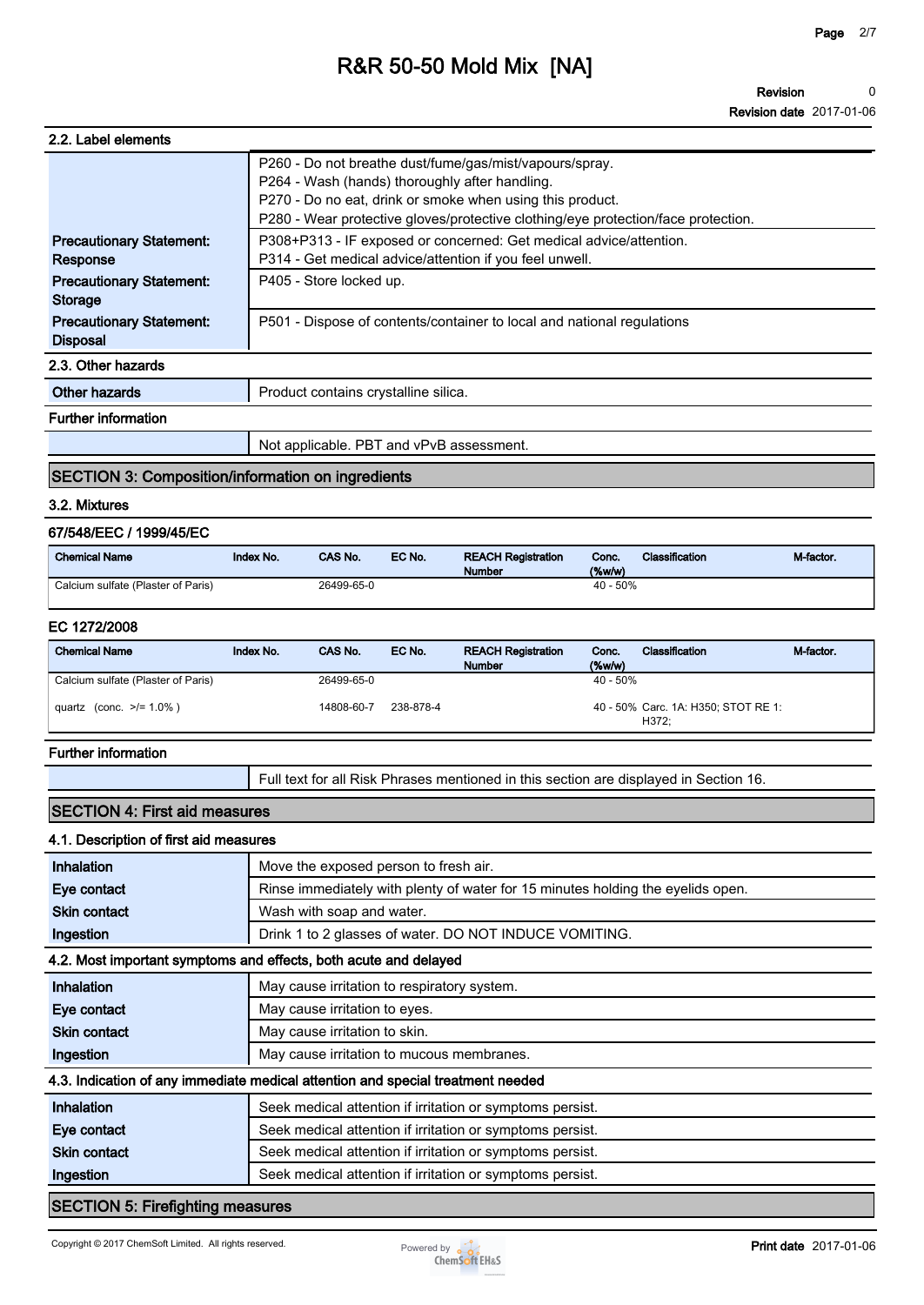**Revision Revision date 2017-01-06 0**

| 5.1. Extinguishing media                                          |                                                                                                                                                                                                                                                                                                                             |
|-------------------------------------------------------------------|-----------------------------------------------------------------------------------------------------------------------------------------------------------------------------------------------------------------------------------------------------------------------------------------------------------------------------|
|                                                                   | Use extinguishing media appropriate to the surrounding fire conditions.                                                                                                                                                                                                                                                     |
| 5.2. Special hazards arising from the substance or mixture        |                                                                                                                                                                                                                                                                                                                             |
|                                                                   | Burning produces irritating, toxic and obnoxious fumes.                                                                                                                                                                                                                                                                     |
| 5.3. Advice for firefighters                                      |                                                                                                                                                                                                                                                                                                                             |
|                                                                   | Self-contained breathing apparatus. Wear suitable protective clothing.                                                                                                                                                                                                                                                      |
| <b>SECTION 6: Accidental release measures</b>                     |                                                                                                                                                                                                                                                                                                                             |
|                                                                   | 6.1. Personal precautions, protective equipment and emergency procedures                                                                                                                                                                                                                                                    |
|                                                                   | Avoid raising dust. Wear suitable respiratory equipment when necessary.                                                                                                                                                                                                                                                     |
| 6.2. Environmental precautions                                    |                                                                                                                                                                                                                                                                                                                             |
|                                                                   | No environmental requirements.                                                                                                                                                                                                                                                                                              |
| 6.3. Methods and material for containment and cleaning up         |                                                                                                                                                                                                                                                                                                                             |
|                                                                   | Avoid raising dust. Clean the area using a vacuum cleaner. Transfer to suitable, labelled<br>containers for disposal.                                                                                                                                                                                                       |
| 6.4. Reference to other sections                                  |                                                                                                                                                                                                                                                                                                                             |
|                                                                   | See section [2, 8 & 13] for further information.                                                                                                                                                                                                                                                                            |
| <b>SECTION 7: Handling and storage</b>                            |                                                                                                                                                                                                                                                                                                                             |
| 7.1. Precautions for safe handling                                |                                                                                                                                                                                                                                                                                                                             |
|                                                                   | Avoid raising dust. Ensure adequate ventilation of the working area. In case of insufficient<br>ventilation, wear suitable respiratory equipment.                                                                                                                                                                           |
|                                                                   | Do not eat, drink or smoke in areas where this product is used or stored. Wash hands after<br>handling the product.                                                                                                                                                                                                         |
| 7.2. Conditions for safe storage, including any incompatibilities |                                                                                                                                                                                                                                                                                                                             |
|                                                                   | Keep containers tightly closed.                                                                                                                                                                                                                                                                                             |
| 7.3. Specific end use(s)                                          |                                                                                                                                                                                                                                                                                                                             |
|                                                                   | Foundry material.                                                                                                                                                                                                                                                                                                           |
| <b>SECTION 8: Exposure controls/personal protection</b>           |                                                                                                                                                                                                                                                                                                                             |
| 8.1. Control parameters                                           |                                                                                                                                                                                                                                                                                                                             |
|                                                                   |                                                                                                                                                                                                                                                                                                                             |
|                                                                   | exposure limits - Crystalline Silica, quartz -<br>0.025 mg/m3 TWA ACGIH TLV (respirable<br>fraction); 10 mg/m3 / (% Silica + 2) TWA PEL (respirable fraction).                                                                                                                                                              |
| 8.1.1. Exposure Limit Values                                      |                                                                                                                                                                                                                                                                                                                             |
| Calcium sulfate (Plaster of Paris)                                | WEL 8-hr limit ppm: -<br>WEL 8-hr limit mg/m3: -<br>WEL 15 min limit mg/m3: -<br>WEL 15 min limit ppm: -<br>WEL 8-hr limit mg/m3 total 10<br>WEL 15 min limit mg/m3 total -<br>inhalable dust:<br>inhalable dust:<br>WEL 8-hr limit mg/m3 total 4<br>WEL 15 min limit mg/m3 total -<br>respirable dust:<br>respirable dust: |
| 8.2. Exposure controls                                            |                                                                                                                                                                                                                                                                                                                             |
|                                                                   |                                                                                                                                                                                                                                                                                                                             |

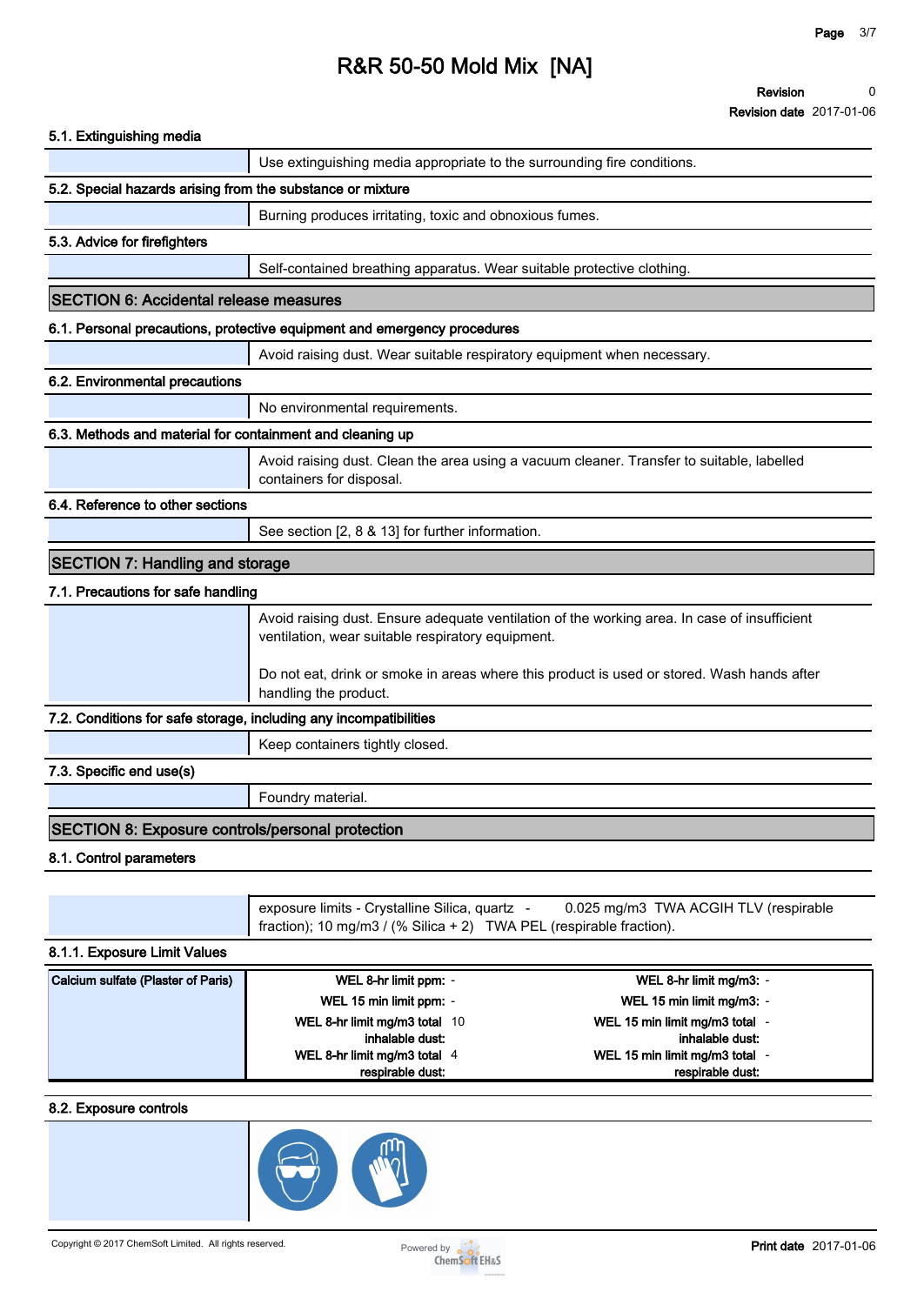**Revision Revision date 2017-01-06 0**

| 8.2. Exposure controls                     |                                                                                       |
|--------------------------------------------|---------------------------------------------------------------------------------------|
| 8.2.1. Appropriate engineering<br>controls | Ensure adequate ventilation of the working area.                                      |
| 8.2.2. Individual protection               | Protective clothing.                                                                  |
| measures                                   |                                                                                       |
| Eye / face protection                      | In case of splashing, wear Approved safety goggles. safety glasses with side-shields. |
| Skin protection -                          | Wear suitable gloves.                                                                 |
| Handprotection                             |                                                                                       |
| <b>Respiratory protection</b>              | Suitable respiratory equipment.                                                       |
| 8.2.3. Environmental exposure              | Not normally required.                                                                |
| controls                                   |                                                                                       |
| Occupational exposure                      | Appropriate local exhaust ventilation is required.                                    |
| controls                                   |                                                                                       |

# **SECTION 9: Physical and chemical properties**

## **9.1. Information on basic physical and chemical properties**

| Appearance Powder                              |                                             |
|------------------------------------------------|---------------------------------------------|
|                                                | Colour   Off white                          |
|                                                | Odour Slight                                |
| Odour threshold   Not applicable.              |                                             |
|                                                | $pH$ 6 - 8                                  |
|                                                | Melting point   No data available           |
|                                                | <b>Freezing Point</b> Not applicable.       |
| Initial boiling point   Not applicable.        |                                             |
| Flammability (solid, gas) Not applicable.      |                                             |
| Vapour pressure   Not applicable.              |                                             |
|                                                | Vapour density   Not applicable.            |
| Relative density $2.5$                         |                                             |
|                                                | Fat Solubility   Not applicable.            |
| <b>Partition coefficient</b> No data available |                                             |
| Autoignition temperature   Not applicable.     |                                             |
|                                                | Viscosity   No data available               |
| <b>Explosive properties</b> Not applicable.    |                                             |
| <b>Oxidising properties</b> Not applicable.    |                                             |
|                                                | <b>Solubility</b> Slightly soluble in water |

## **9.2. Other information**

|                                       | <b>Conductivity</b> No data available       |  |
|---------------------------------------|---------------------------------------------|--|
|                                       | Surface tension   No data available         |  |
|                                       | Gas group Not applicable.                   |  |
| Benzene Content Not applicable.       |                                             |  |
|                                       | Lead content Not applicable.                |  |
| VOC (Volatile organic Not applicable. |                                             |  |
| compounds)                            |                                             |  |
|                                       | <b>SECTION 10: Stability and reactivity</b> |  |

#### **10.1. Reactivity**

**Not applicable.**

## **10.2. Chemical stability**

**Stable under normal conditions.**

## **10.3. Possibility of hazardous reactions**

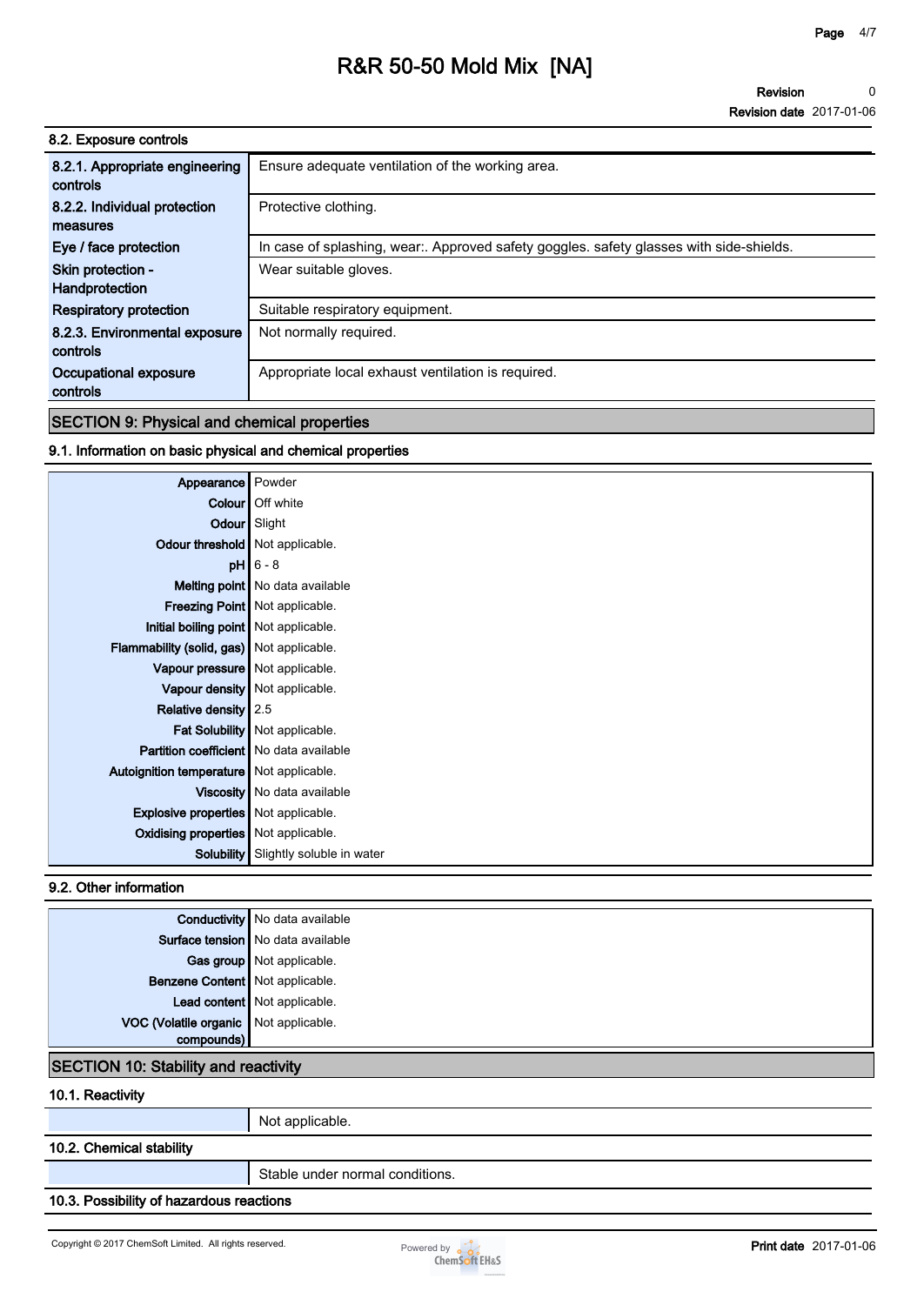| 10.3. Possibility of hazardous reactions     |                                                                                                                                                                                                                                                                                                                                                                                                                                                                                                                                                                                                                                                                                                                                                                                                                                                                                                                                                                                                                                                                                                                                                                                                                                                                                                                                                                                                                                                                                                                                                                                                                                                                                                             |
|----------------------------------------------|-------------------------------------------------------------------------------------------------------------------------------------------------------------------------------------------------------------------------------------------------------------------------------------------------------------------------------------------------------------------------------------------------------------------------------------------------------------------------------------------------------------------------------------------------------------------------------------------------------------------------------------------------------------------------------------------------------------------------------------------------------------------------------------------------------------------------------------------------------------------------------------------------------------------------------------------------------------------------------------------------------------------------------------------------------------------------------------------------------------------------------------------------------------------------------------------------------------------------------------------------------------------------------------------------------------------------------------------------------------------------------------------------------------------------------------------------------------------------------------------------------------------------------------------------------------------------------------------------------------------------------------------------------------------------------------------------------------|
|                                              | No Significant Hazard.                                                                                                                                                                                                                                                                                                                                                                                                                                                                                                                                                                                                                                                                                                                                                                                                                                                                                                                                                                                                                                                                                                                                                                                                                                                                                                                                                                                                                                                                                                                                                                                                                                                                                      |
| 10.4. Conditions to avoid                    |                                                                                                                                                                                                                                                                                                                                                                                                                                                                                                                                                                                                                                                                                                                                                                                                                                                                                                                                                                                                                                                                                                                                                                                                                                                                                                                                                                                                                                                                                                                                                                                                                                                                                                             |
|                                              | Moisture.                                                                                                                                                                                                                                                                                                                                                                                                                                                                                                                                                                                                                                                                                                                                                                                                                                                                                                                                                                                                                                                                                                                                                                                                                                                                                                                                                                                                                                                                                                                                                                                                                                                                                                   |
| 10.5. Incompatible materials                 |                                                                                                                                                                                                                                                                                                                                                                                                                                                                                                                                                                                                                                                                                                                                                                                                                                                                                                                                                                                                                                                                                                                                                                                                                                                                                                                                                                                                                                                                                                                                                                                                                                                                                                             |
|                                              | No Significant Hazard.                                                                                                                                                                                                                                                                                                                                                                                                                                                                                                                                                                                                                                                                                                                                                                                                                                                                                                                                                                                                                                                                                                                                                                                                                                                                                                                                                                                                                                                                                                                                                                                                                                                                                      |
|                                              |                                                                                                                                                                                                                                                                                                                                                                                                                                                                                                                                                                                                                                                                                                                                                                                                                                                                                                                                                                                                                                                                                                                                                                                                                                                                                                                                                                                                                                                                                                                                                                                                                                                                                                             |
| 10.6. Hazardous decomposition products       |                                                                                                                                                                                                                                                                                                                                                                                                                                                                                                                                                                                                                                                                                                                                                                                                                                                                                                                                                                                                                                                                                                                                                                                                                                                                                                                                                                                                                                                                                                                                                                                                                                                                                                             |
|                                              | Hazardous Decomposition Products (silica):<br>Crystalline silica will dissolve in hydrofluoric acid<br>and produce silicone tetrafluoride. Reaction with water or acids generates heat.                                                                                                                                                                                                                                                                                                                                                                                                                                                                                                                                                                                                                                                                                                                                                                                                                                                                                                                                                                                                                                                                                                                                                                                                                                                                                                                                                                                                                                                                                                                     |
|                                              |                                                                                                                                                                                                                                                                                                                                                                                                                                                                                                                                                                                                                                                                                                                                                                                                                                                                                                                                                                                                                                                                                                                                                                                                                                                                                                                                                                                                                                                                                                                                                                                                                                                                                                             |
| <b>SECTION 11: Toxicological information</b> |                                                                                                                                                                                                                                                                                                                                                                                                                                                                                                                                                                                                                                                                                                                                                                                                                                                                                                                                                                                                                                                                                                                                                                                                                                                                                                                                                                                                                                                                                                                                                                                                                                                                                                             |
| 11.1. Information on toxicological effects   |                                                                                                                                                                                                                                                                                                                                                                                                                                                                                                                                                                                                                                                                                                                                                                                                                                                                                                                                                                                                                                                                                                                                                                                                                                                                                                                                                                                                                                                                                                                                                                                                                                                                                                             |
| <b>Acute toxicity</b>                        | Based on available data, the classification criteria are not met.                                                                                                                                                                                                                                                                                                                                                                                                                                                                                                                                                                                                                                                                                                                                                                                                                                                                                                                                                                                                                                                                                                                                                                                                                                                                                                                                                                                                                                                                                                                                                                                                                                           |
| Skin corrosion/irritation                    | Prolonged or repeated exposure may cause irritation to skin and mucous membranes.                                                                                                                                                                                                                                                                                                                                                                                                                                                                                                                                                                                                                                                                                                                                                                                                                                                                                                                                                                                                                                                                                                                                                                                                                                                                                                                                                                                                                                                                                                                                                                                                                           |
| Serious eye damage/irritation                | No irritation expected.                                                                                                                                                                                                                                                                                                                                                                                                                                                                                                                                                                                                                                                                                                                                                                                                                                                                                                                                                                                                                                                                                                                                                                                                                                                                                                                                                                                                                                                                                                                                                                                                                                                                                     |
| Respiratory or skin<br>sensitisation         | No sensitizaton effects reported.                                                                                                                                                                                                                                                                                                                                                                                                                                                                                                                                                                                                                                                                                                                                                                                                                                                                                                                                                                                                                                                                                                                                                                                                                                                                                                                                                                                                                                                                                                                                                                                                                                                                           |
| Germ cell mutagenicity                       | No mutagenic effects reported.                                                                                                                                                                                                                                                                                                                                                                                                                                                                                                                                                                                                                                                                                                                                                                                                                                                                                                                                                                                                                                                                                                                                                                                                                                                                                                                                                                                                                                                                                                                                                                                                                                                                              |
| Carcinogenicity                              | Known Human Carcinogens (Category 1).                                                                                                                                                                                                                                                                                                                                                                                                                                                                                                                                                                                                                                                                                                                                                                                                                                                                                                                                                                                                                                                                                                                                                                                                                                                                                                                                                                                                                                                                                                                                                                                                                                                                       |
| <b>Reproductive toxicity</b>                 | No observed effect level. No observed effect concentration.                                                                                                                                                                                                                                                                                                                                                                                                                                                                                                                                                                                                                                                                                                                                                                                                                                                                                                                                                                                                                                                                                                                                                                                                                                                                                                                                                                                                                                                                                                                                                                                                                                                 |
| STOT-single exposure                         | No known adverse health effects.                                                                                                                                                                                                                                                                                                                                                                                                                                                                                                                                                                                                                                                                                                                                                                                                                                                                                                                                                                                                                                                                                                                                                                                                                                                                                                                                                                                                                                                                                                                                                                                                                                                                            |
| STOT-repeated exposure                       | Chronic effects<br>Prolonged inhalation of respirable crystalline silica<br>In 1997, the International Agency for Research on Cancer (IARC) concluded that crystalline silica<br>inhaled from occupational sources can cause lung cancer in humans. However it pointed out that<br>not all industrial circumstances, nor all crystalline silica types, were to be incriminated. (IARC<br>Monographs on the evaluation of the carcinogenic risks of chemicals to humans, Silica, silicates<br>dust and organic fibers, 1997, Vol. 68, IARC, Lyon, France). In June 2003, the European<br>Commission's Scientific Committee for Occupational Exposure Limits (SCOEL) concluded:<br>"that the main effect in humans of the inhalation of respirable crystalline silica is silicosis. There is<br>sufficient information to conclude that the relative lung cancer risk is increased in persons with<br>silicosis (and apparently, not in employees without silicosis exposed to silica dust in quarries and<br>in the ceramic industry). Therefore, preventing the onset of silicosis will also reduce the cancer<br>risk. Since a clear threshold for silicosis development cannot be identified, any reduction of<br>exposure will reduce the risk of silicosis."<br>(SCOEL SUM Doc 94-final on respirable crystalline silica, June 2003)<br>There is a body of evidence supporting the fact that increased cancer risk would be limited to<br>people already suffering from silicosis. Worker protection against silicosis should be assured by<br>respecting the existing regulatory occupational exposure limits and implementing additional risk<br>management measures where required (see Section 16). |
| <b>Aspiration hazard</b>                     | No Significant Hazard.                                                                                                                                                                                                                                                                                                                                                                                                                                                                                                                                                                                                                                                                                                                                                                                                                                                                                                                                                                                                                                                                                                                                                                                                                                                                                                                                                                                                                                                                                                                                                                                                                                                                                      |
| Repeated or prolonged<br>exposure            | Inhalation may cause coughing, tightness of the chest and irritation of the respiratory system.                                                                                                                                                                                                                                                                                                                                                                                                                                                                                                                                                                                                                                                                                                                                                                                                                                                                                                                                                                                                                                                                                                                                                                                                                                                                                                                                                                                                                                                                                                                                                                                                             |
| 11.1.4. Toxicological Information            |                                                                                                                                                                                                                                                                                                                                                                                                                                                                                                                                                                                                                                                                                                                                                                                                                                                                                                                                                                                                                                                                                                                                                                                                                                                                                                                                                                                                                                                                                                                                                                                                                                                                                                             |
|                                              | Not applicable.                                                                                                                                                                                                                                                                                                                                                                                                                                                                                                                                                                                                                                                                                                                                                                                                                                                                                                                                                                                                                                                                                                                                                                                                                                                                                                                                                                                                                                                                                                                                                                                                                                                                                             |
| <b>SECTION 12: Ecological information</b>    |                                                                                                                                                                                                                                                                                                                                                                                                                                                                                                                                                                                                                                                                                                                                                                                                                                                                                                                                                                                                                                                                                                                                                                                                                                                                                                                                                                                                                                                                                                                                                                                                                                                                                                             |
|                                              |                                                                                                                                                                                                                                                                                                                                                                                                                                                                                                                                                                                                                                                                                                                                                                                                                                                                                                                                                                                                                                                                                                                                                                                                                                                                                                                                                                                                                                                                                                                                                                                                                                                                                                             |

**12.1. Toxicity**

**No data available**

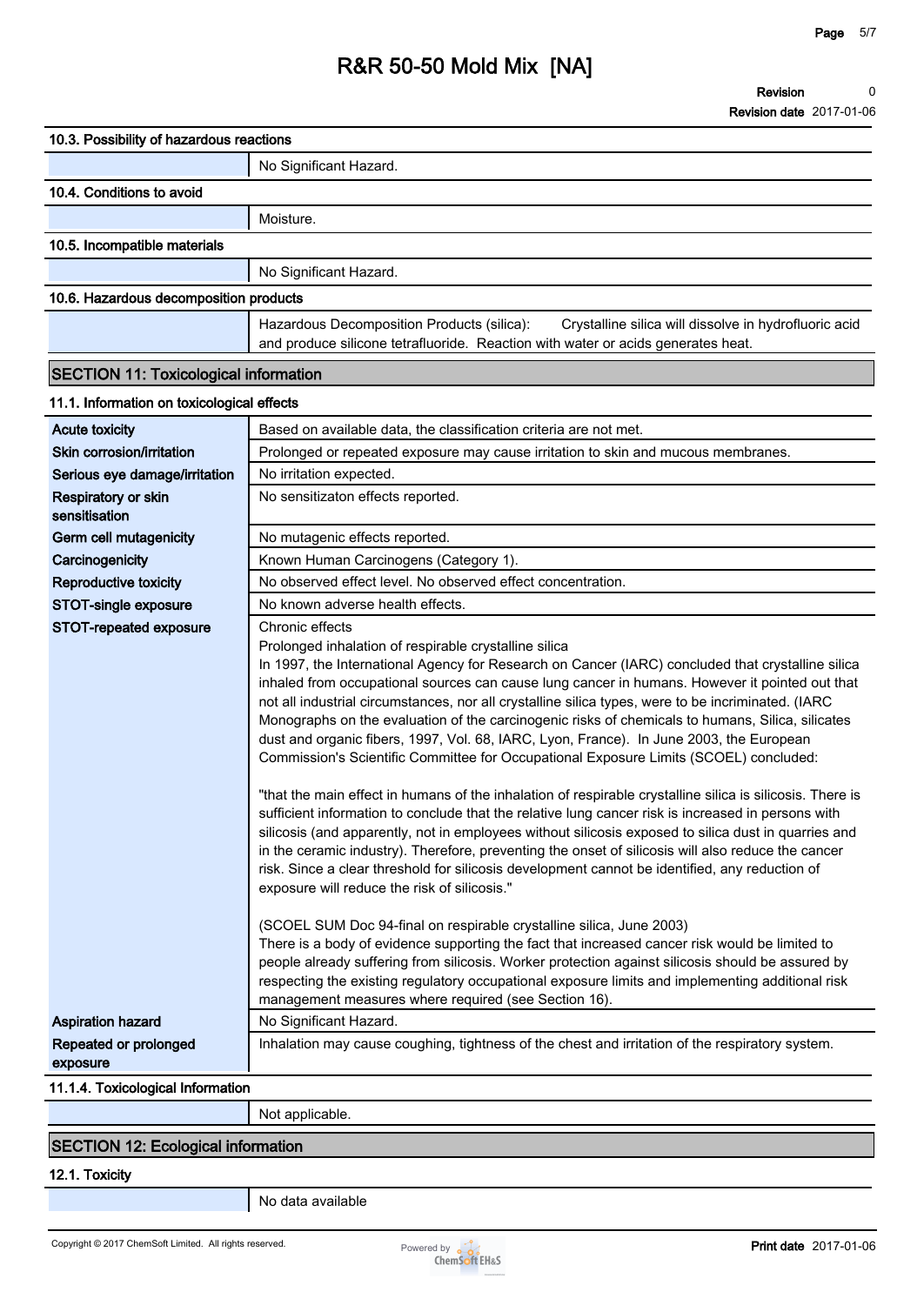**Revision Revision date 2017-01-06 0**

| 12.2. Persistence and degradability        |                                                                                                      |
|--------------------------------------------|------------------------------------------------------------------------------------------------------|
|                                            | No data is available on this product.                                                                |
| 12.3. Bioaccumulative potential            |                                                                                                      |
|                                            |                                                                                                      |
|                                            | Does not bioaccumulate.                                                                              |
| <b>Partition coefficient</b>               |                                                                                                      |
|                                            | R&R 50-50 Mold Mix [NA] No data available                                                            |
| 12.4. Mobility in soil                     |                                                                                                      |
|                                            | Not determined.                                                                                      |
| 12.5. Results of PBT and vPvB assessment   |                                                                                                      |
|                                            | Not determined.                                                                                      |
| 12.6. Other adverse effects                |                                                                                                      |
|                                            | Not applicable.                                                                                      |
| <b>SECTION 13: Disposal considerations</b> |                                                                                                      |
| 13.1. Waste treatment methods              |                                                                                                      |
|                                            | Dispose of in compliance with all. local and national regulations.                                   |
| <b>Disposal methods</b>                    |                                                                                                      |
|                                            | Contact a licensed waste disposal company.                                                           |
| Disposal of packaging                      |                                                                                                      |
|                                            | Empty containers can be sent for disposal or recycling.                                              |
| <b>SECTION 14: Transport information</b>   |                                                                                                      |
| 14.1. UN number                            |                                                                                                      |
|                                            | The product is not classified as dangerous for carriage.                                             |
| 14.2. UN proper shipping name              |                                                                                                      |
|                                            | The product is not classified as dangerous for carriage.                                             |
| 14.3. Transport hazard class(es)           |                                                                                                      |
|                                            | The product is not classified as dangerous for carriage.                                             |
| 14.4. Packing group                        |                                                                                                      |
|                                            | The product is not classified as dangerous for carriage.                                             |
| 14.5. Environmental hazards                |                                                                                                      |
|                                            | The product is not classified as dangerous for carriage.                                             |
| 14.6. Special precautions for user         |                                                                                                      |
|                                            | The product is not classified as dangerous for carriage.                                             |
|                                            | 14.7. Transport in bulk according to Annex II of MARPOL 73/78 and the IBC Code                       |
|                                            | The product is not classified as dangerous for carriage.                                             |
| <b>Further information</b>                 |                                                                                                      |
|                                            | The product is not classified as dangerous for carriage.                                             |
| <b>SECTION 15: Regulatory information</b>  |                                                                                                      |
|                                            | 15.1. Safety, health and environmental regulations/legislation specific for the substance or mixture |
| <b>Regulations</b>                         | U.S. FEDERAL REGULATIONS:                                                                            |